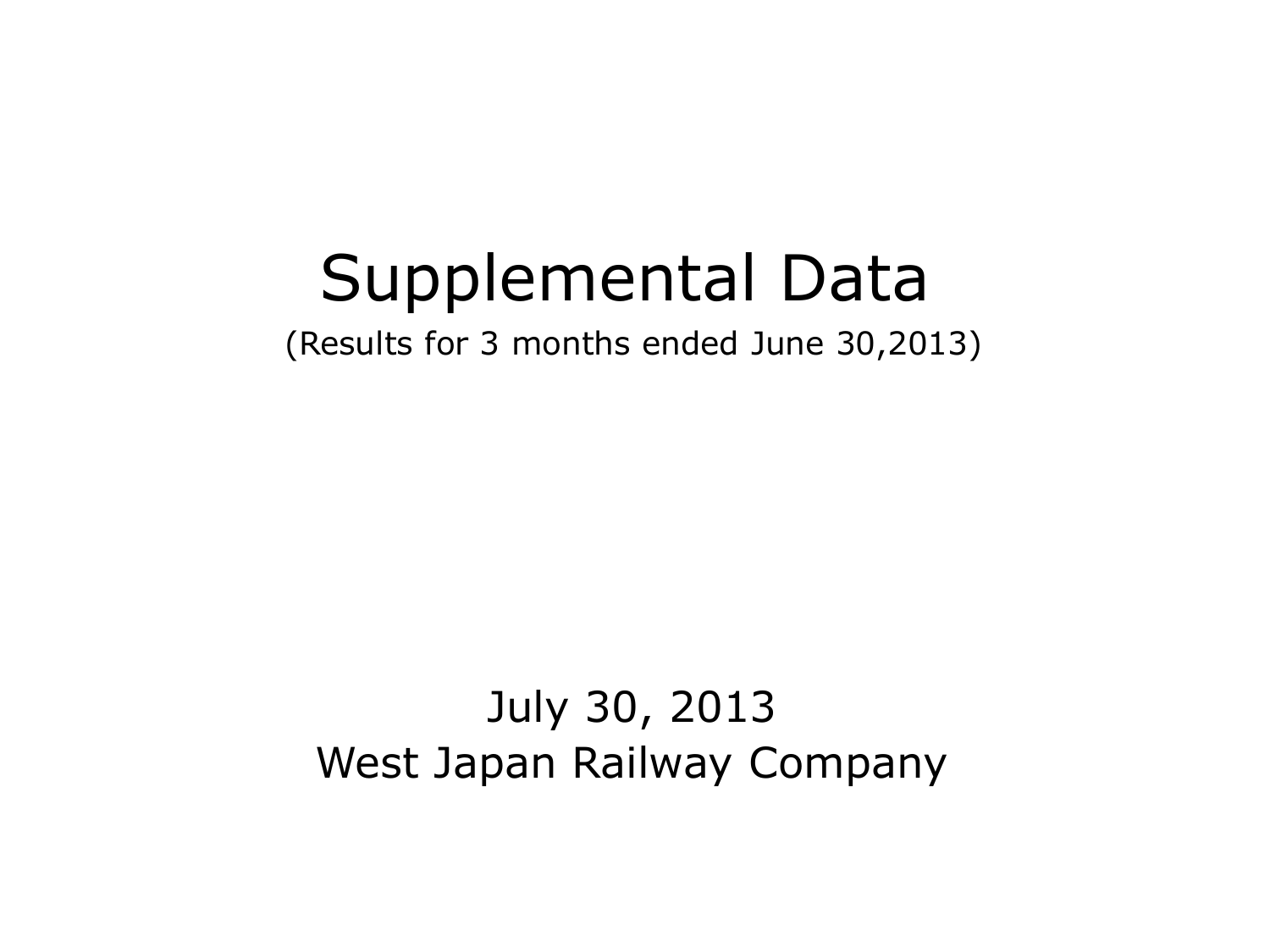## 1. Financial Highlights



¥Billions

1

|                                | 1Q Results<br>FY2013/3            | 1Q Results<br>FY2014/3            | <b>YOY</b>              |               | <b>Results</b> | <b>Forecasts</b><br>FY2014/3 | <b>YOY</b>              |               |
|--------------------------------|-----------------------------------|-----------------------------------|-------------------------|---------------|----------------|------------------------------|-------------------------|---------------|
|                                | (3 months ended<br>June 30, 2012) | (3 months ended<br>June 30, 2013) | Increase/<br>(Decrease) | $\frac{0}{0}$ | FY2013/3       | As of Jul 30*                | Increase/<br>(Decrease) | $\frac{0}{0}$ |
|                                | A                                 | B                                 | $B-A$                   | $B/A-1$       | $\mathsf{C}$   | D                            | $D-C$                   | $D/C-1$       |
| <b>[Consolidated]</b>          |                                   |                                   |                         |               |                |                              |                         |               |
| <b>Operating Revenues</b>      | 310.5                             | 310.8                             | 0.3                     | 0.1           | 1,298.9        | 1,310.5                      | 11.5                    | 0.9           |
| Operating Income               | 35.1                              | 37.0                              | 1.9                     | 5.6           | 129.4          | 125.0                        | (4.4)                   | (3.5)         |
| <b>Recurring Profit</b>        | 28.3                              | 30.5                              | 2.1                     | 7.7           | 104.6          | 101.5                        | (3.1)                   | (3.0)         |
| Net Income                     | 16.3                              | 18.5                              | 2.2                     | 13.9          | 60.1           | 57.5                         | (2.6)                   | (4.5)         |
| [Non-Consolidated]             |                                   |                                   |                         |               |                |                              |                         |               |
| <b>Operating Revenues</b>      | 213.1                             | 210.2                             | (2.9)                   | (1.4)         | 868.5          | 866.5                        | (2.0)                   | (0.2)         |
| <b>Transportation Revenues</b> | 187.7                             | 188.2                             | 0.4                     | 0.2           | 769.1          | 775.0                        | 5.8                     | 0.8           |
| <b>Operating Expenses</b>      | 181.8                             | 178.0                             | (3.7)                   | (2.1)         | 766.1          | 772.5                        | 6.3                     | 0.8           |
| Personnel costs                | 58.4                              | 58.6                              | 0.1                     | 0.3           | 233.3          | 235.0                        | 1.6                     | 0.7           |
| Non personnel costs            | 76.4                              | 73.8                              | (2.5)                   | (3.4)         | 342.7          | 351.5                        | 8.7                     | 2.5           |
| Energy costs                   | 8.7                               | 9.9                               | 1.1                     | 13.5          | 37.1           | 44.0                         | 6.8                     | 18.5          |
| Maintenance costs              | 25.9                              | 24.8                              | (1.1)                   | (4.3)         | 136.5          | 140.5                        | 3.9                     | 2.9           |
| Miscellaneous costs            | 41.6                              | 39.0                              | (2.6)                   | (6.3)         | 169.1          | 167.0                        | (2.1)                   | (1.2)         |
| Depreciation                   | 32.5                              | 31.1                              | (1.4)                   | (4.3)         | 134.7          | 131.0                        | (3.7)                   | (2.8)         |
| Operating Income               | 31.3                              | 32.1                              | 0.8                     | 2.8           | 102.3          | 94.0                         | (8.3)                   | (8.1)         |
| <b>Recurring Profit</b>        | 24.4                              | 26.0                              | 1.6                     | 6.8           | 77.5           | 71.0                         | (6.5)                   | (8.5)         |
| Net Income                     | 14.8                              | 16.1                              | 1.2                     | 8.5           | 41.9           | 43.5                         | 1.5                     | 3.8           |

Note: Figures in bracket ( ) are negative values.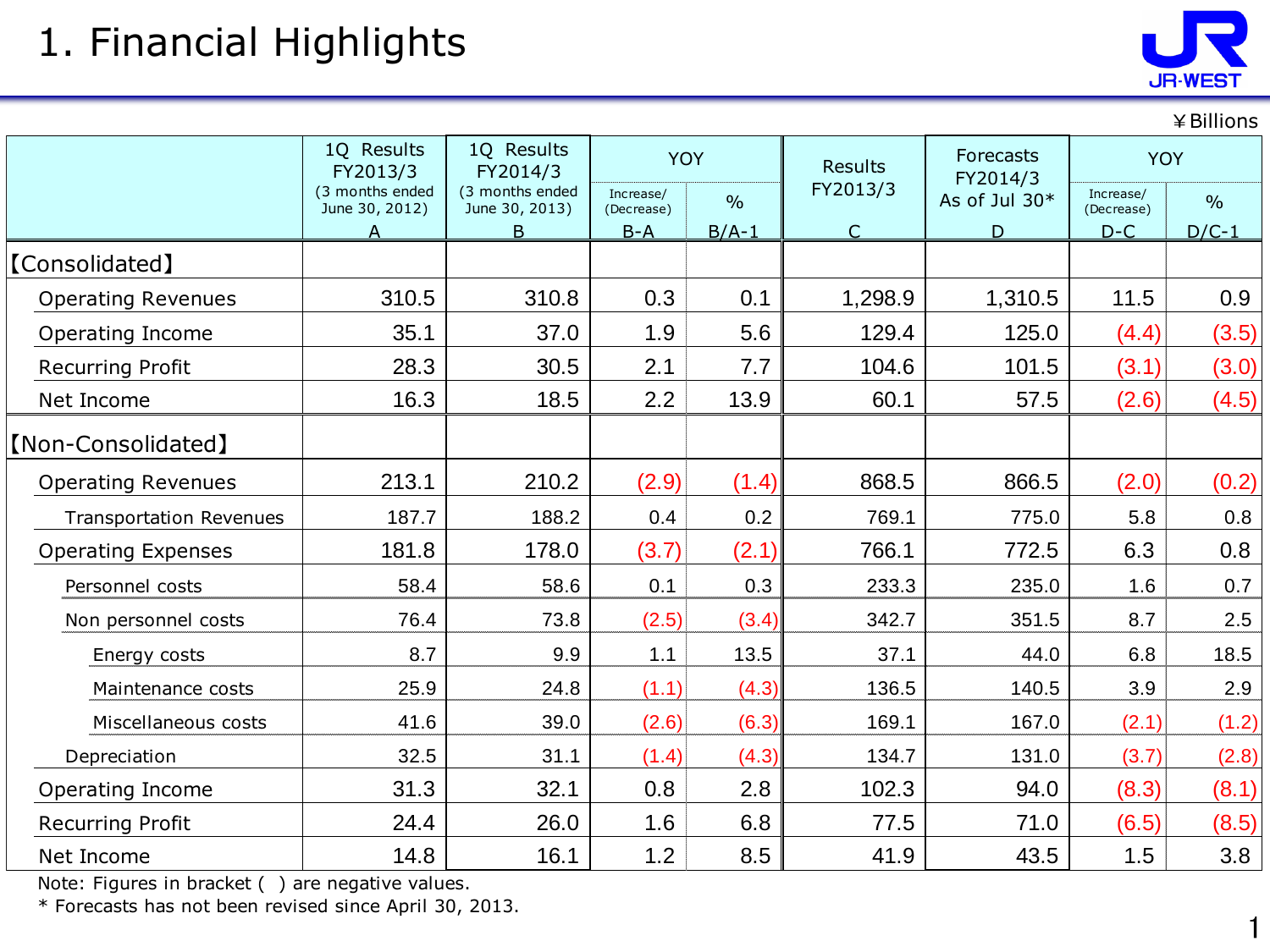### 2. Non-Consolidated Financial Results and Forecasts



|                                        |                                   |                                   |                         |               |              |                       |                         | ¥ Billions               |
|----------------------------------------|-----------------------------------|-----------------------------------|-------------------------|---------------|--------------|-----------------------|-------------------------|--------------------------|
|                                        | 1Q Results<br>FY2013/3            | 1Q Results<br>FY2014/3            | <b>YOY</b>              |               | Results      | Forecasts<br>FY2014/3 | YOY                     |                          |
|                                        | (3 months ended<br>June 30, 2012) | (3 months ended<br>June 30, 2013) | Increase/<br>(Decrease) | $\frac{0}{0}$ | FY2013/3     | As of Jul 30*         | Increase/<br>(Decrease) | $\frac{0}{0}$            |
|                                        | A                                 | B                                 | $B-A$                   | $B/A-1$       | $\mathsf{C}$ | D                     | $D-C$                   | $D/C-1$                  |
| <b>Operating Revenues</b>              | 213.1                             | 210.2                             | (2.9)                   | (1.4)         | 868.5        | 866.5                 | (2.0)                   | (0.2)                    |
| Transportation revenues                | 187.7                             | 188.2                             | 0.4                     | 0.2           | 769.1        | 775.0                 | 5.8                     | 0.8                      |
| Other                                  | 25.3                              | 21.9                              | (3.3)                   | (13.1)        | 99.3         | 91.5                  | (7.8)                   | (7.9)                    |
| <b>Operating Expenses</b>              | 181.8                             | 178.0                             | (3.7)                   | (2.1)         | 766.1        | 772.5                 | 6.3                     | 0.8                      |
| Personnel costs                        | 58.4                              | 58.6                              | 0.1                     | 0.3           | 233.3        | 235.0                 | 1.6                     | 0.7                      |
| Non personnel costs                    | 76.4                              | 73.8                              | (2.5)                   | (3.4)         | 342.7        | 351.5                 | 8.7                     | 2.5                      |
| Energy costs                           | 8.7                               | 9.9                               | 1.1                     | 13.5          | 37.1         | 44.0                  | 6.8                     | 18.5                     |
| Maintenance costs                      | 25.9                              | 24.8                              | (1.1)                   | (4.3)         | 136.5        | 140.5                 | 3.9                     | 2.9                      |
| Miscellaneous costs                    | 41.6                              | 39.0                              | (2.6)                   | (6.3)         | 169.1        | 167.0                 | (2.1)                   | (1.2)                    |
| Rental payments, etc.                  | 5.9                               | 5.9                               | (0.0)                   | (0.1)         | 23.4         | 23.5                  | 0.0                     | 0.0                      |
| Taxes                                  | 8.4                               | 8.4                               | 0.0                     | 0.1           | 31.7         | 31.5                  | (0.2)                   | (0.8)                    |
| Depreciation                           | 32.5                              | 31.1                              | (1.4)                   | (4.3)         | 134.7        | 131.0                 | (3.7)                   | (2.8)                    |
| Operating Income                       | 31.3                              | 32.1                              | 0.8                     | 2.8           | 102.3        | 94.0                  | (8.3)                   | (8.1)                    |
| Non-operating revenues<br>and expenses | (6.8)                             | (6.1)                             | 0.7                     | (11.3)        | (24.7)       | (23.0)                | 1.7                     | (7.1)                    |
| Non-operating revenues                 | 0.8                               | 0.9                               | 0.0                     |               | 6.4          | 6.2                   | (0.2)                   | —                        |
| Non-operating expenses                 | 7.7                               | 7.0                               | (0.6)                   | -             | 31.1         | 29.2                  | (1.9)                   | $\overline{\phantom{m}}$ |
| <b>Recurring Profit</b>                | 24.4                              | 26.0                              | 1.6                     | 6.8           | 77.5         | 71.0                  | (6.5)                   | (8.5)                    |
| Extraordinary profit<br>and loss, net  | (0.3)                             | (0.1)                             | 0.2                     |               | 0.1          |                       | (0.1)                   |                          |
| Extraordinary profit                   | 2.5                               | 1.9                               | (0.6)                   |               | 39.9         |                       |                         |                          |
| Extraordinary loss                     | 2.9                               | 2.0                               | (0.9)                   |               | 39.7         |                       |                         | $\qquad \qquad -$        |
| Net Income                             | 14.8                              | 16.1                              | 1.2                     | 8.5           | 41.9         | 43.5                  | 1.5                     | 3.8                      |

Note: Figures in bracket ( ) are negative values.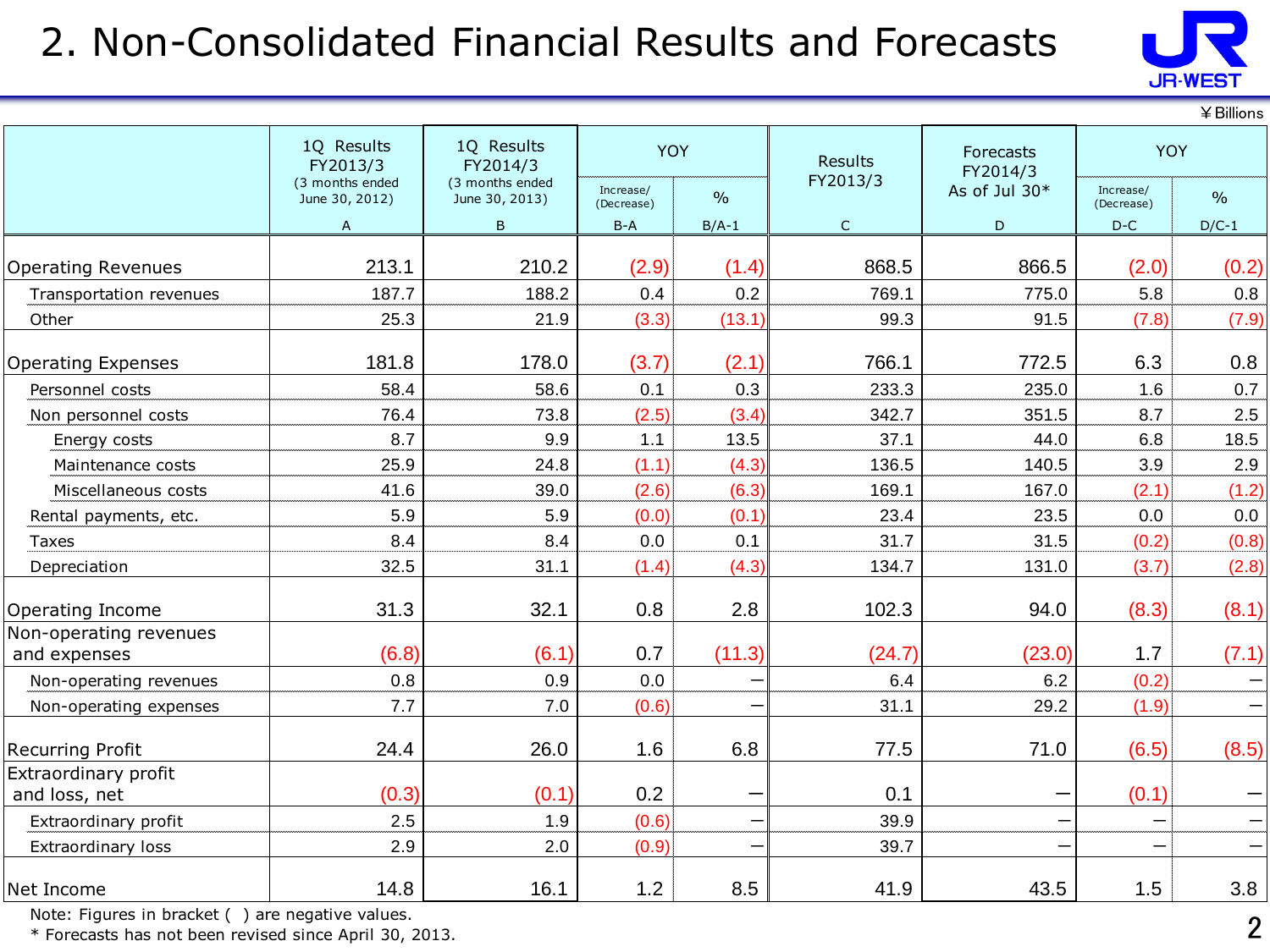3. Transportation Revenues and Passenger-Kilometers Results and Forecasts



Transportation Revenues **Passenger-Kilometers** 

| Millions of passenger-kilometers     |          |                   |  |
|--------------------------------------|----------|-------------------|--|
| 3 months $(1Q)$<br>$(4/1 \sim 6/30)$ |          |                   |  |
| FY2013/3                             | FY2014/3 | YOY               |  |
| 13,694                               | 13,665   | (29)<br>(0.2%)    |  |
| 4,139                                | 4,137    | (1)<br>$(0.0\%)$  |  |
| 191                                  | 190      | (0)<br>$(0.2\%)$  |  |
| 3,948                                | 3,947    | (1)<br>$(0.0\%)$  |  |
| 9,555                                | 9,527    | (27)<br>(0.3%)    |  |
| 6,017                                | 5,997    | (19)<br>(0.3%)    |  |
| 3,537                                | 3,529    | (8)<br>$(0.2\%)$  |  |
| 7,303                                | 7,285    | (17)<br>$(0.2\%)$ |  |
| 4,842                                | 4,828    | (13)<br>(0.3%)    |  |
| 2,461                                | 2,457    | (4)<br>$(0.2\%)$  |  |
| 2,251                                | 2,242    | (9)<br>(0.4%)     |  |
| 1,175                                | 1,169    | (5)<br>(0.5%)     |  |
| 1,076                                | 1,072    | (4)<br>$(0.4\%)$  |  |
|                                      |          |                   |  |

Note: Figures in bracket ( ) are negative values.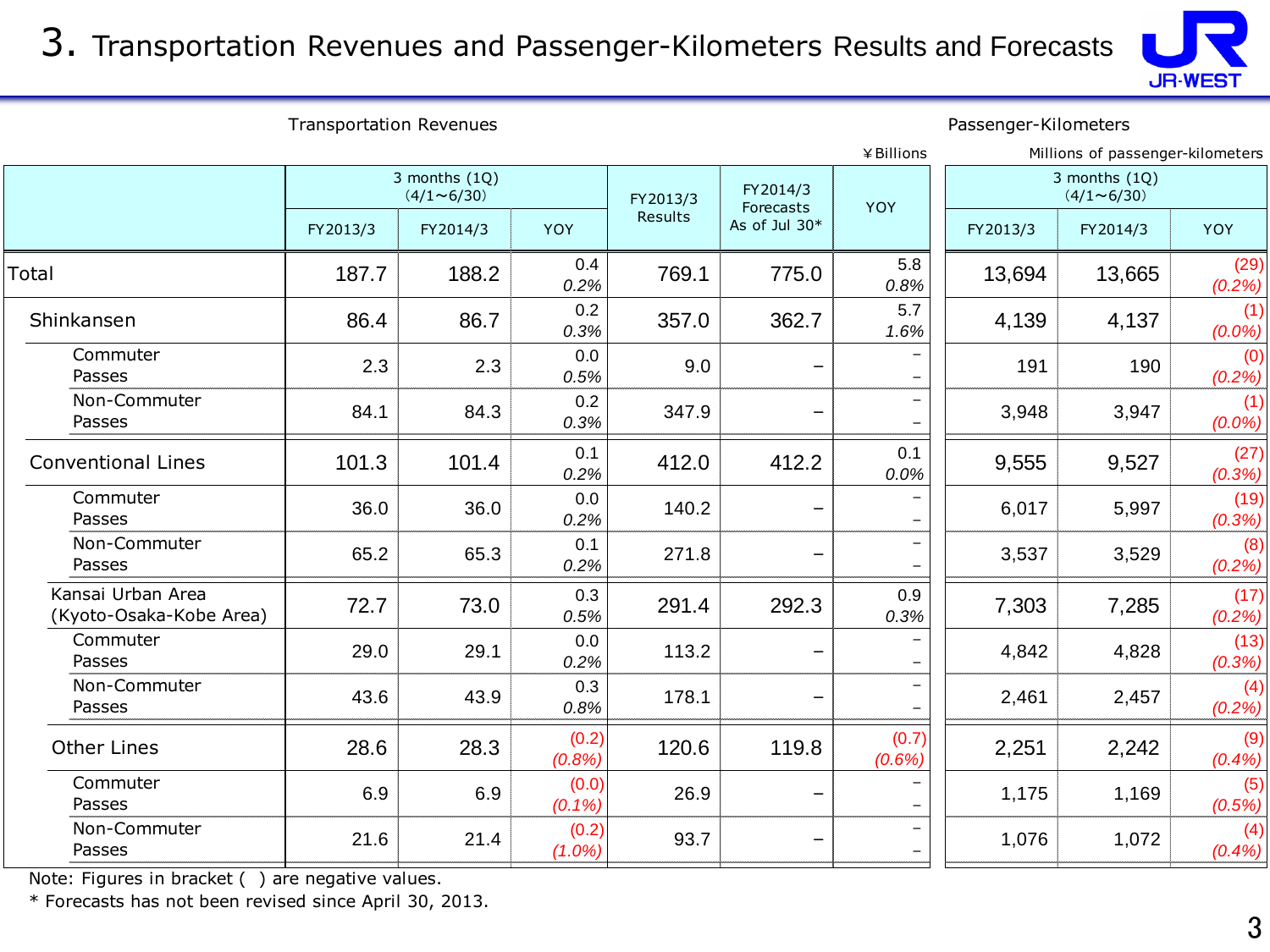#### 4. Consolidated Financial Results and Forecasts



 $¥$  Billions

|                                        | 1Q Results<br>FY2013/3            | 1Q Results<br>FY2014/3            | <b>YOY</b>              |               | <b>Results</b> | Forecasts<br>FY2014/3 | <b>YOY</b>               |                   |
|----------------------------------------|-----------------------------------|-----------------------------------|-------------------------|---------------|----------------|-----------------------|--------------------------|-------------------|
|                                        | (3 months ended<br>June 30, 2012) | (3 months ended<br>June 30, 2013) | Increase/<br>(Decrease) | $\frac{0}{0}$ | FY2013/3       | As of Jul 30*         | Increase/<br>(Decrease)  | $\frac{0}{0}$     |
|                                        | $\boldsymbol{\mathsf{A}}$         | B                                 | $B-A$                   | $B/A-1$       | $\mathsf C$    | D                     | $D-C$                    | $D/C-1$           |
| <b>Operating Revenues</b>              | 310.5                             | 310.8                             | 0.3                     | 0.1           | 1,298.9        | 1,310.5               | 11.5                     | 0.9               |
| <b>Operating Expenses</b>              | 275.4                             | 273.7                             | (1.6)                   | (0.6)         | 1,169.4        | 1,185.5               | 16.0                     | 1.4               |
| Operating Income                       | 35.1                              | 37.0                              | 1.9                     | 5.6           | 129.4          | 125.0                 | (4.4)                    | (3.5)             |
| Non-operating revenues and<br>expenses | (6.7)                             | (6.5)                             | 0.2                     | (3.4)         | (24.8)         | (23.5)                | 1.3                      | (5.3)             |
| Non-operating revenues                 | 1.0                               | 0.8                               | (0.1)                   |               | 6.8            | 6.7                   | (0.1)                    |                   |
| Non-operating expenses                 | 7.8                               | 7.4                               | (0.4)                   |               | 31.6           | 30.2                  | (1.4)                    |                   |
| <b>Recurring Profit</b>                | 28.3                              | 30.5                              | 2.1                     | 7.7           | 104.6          | 101.5                 | (3.1)                    | (3.0)             |
| Extraordinary profit and loss,<br>net  | (0.5)                             | (0.1)                             | 0.4                     |               | (4.9)          | (3.0)                 | 1.9                      |                   |
| Extraordinary profit                   | 2.7                               | 2.1                               | (0.6)                   | -             | 41.5           |                       | $\overline{\phantom{m}}$ |                   |
| <b>Extraordinary loss</b>              | 3.3                               | 2.2                               | (1.1)                   |               | 46.5           |                       | $\overline{\phantom{a}}$ | $\qquad \qquad -$ |
| Net Income                             | 16.3                              | 18.5                              | 2.2                     | 13.9          | 60.1           | 57.5                  | (2.6)                    | (4.5)             |
| Comprehensive Income                   | 15.8                              | 19.5                              | 3.7                     | 23.9          | 55.0           |                       |                          |                   |

Note: Figures in bracket ( ) are negative values.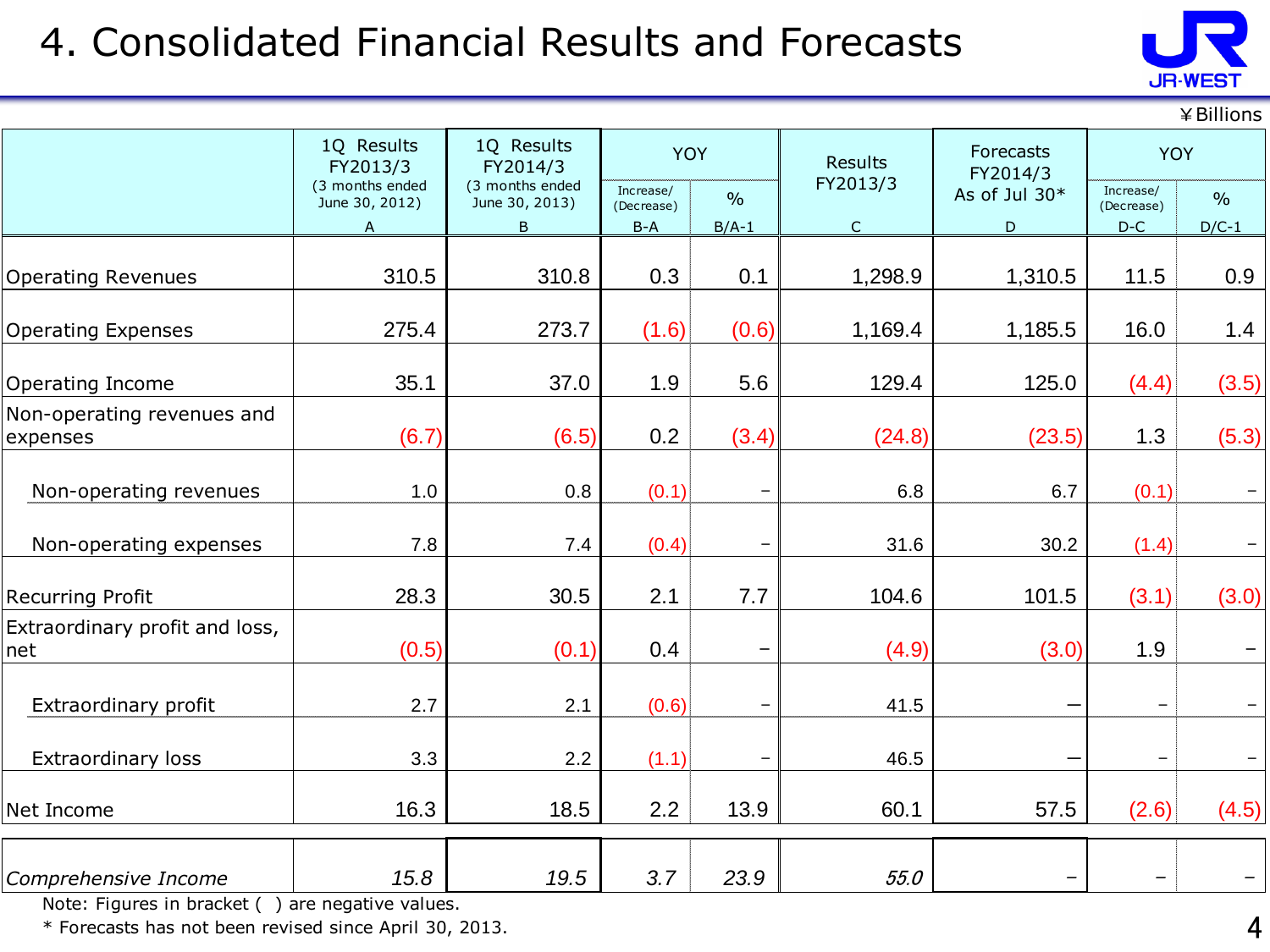#### 5. Consolidated Financial Results and Forecasts (Segment Information)



|                                          |                                                  |                                              |                                  |                          |                         |                          |                                  | <b>JR-WEST</b>           |
|------------------------------------------|--------------------------------------------------|----------------------------------------------|----------------------------------|--------------------------|-------------------------|--------------------------|----------------------------------|--------------------------|
|                                          |                                                  |                                              |                                  |                          |                         |                          |                                  | ¥ Billions               |
|                                          | 1Q Results<br>FY2013/3                           | 1Q Results<br>FY2014/3                       | <b>YOY</b>                       |                          | <b>Results</b>          | Forecasts<br>FY2014/3    | <b>YOY</b>                       |                          |
|                                          | (3 months ended<br>June 30, 2012)<br>A           | (3 months ended<br>June 30, 2013)<br>$\sf B$ | Increase/<br>(Decrease)<br>$B-A$ | $\frac{0}{0}$<br>$B/A-1$ | FY2013/3<br>$\mathsf C$ | As of Jul $30^{*1}$<br>D | Increase/<br>(Decrease)<br>$D-C$ | $\frac{0}{0}$<br>$D/C-1$ |
| Operating Revenues $*^2$                 | 310.5                                            | 310.8                                        | 0.3                              | 0.1                      | 1,298.9                 | 1,310.5                  | 11.5                             | 0.9                      |
|                                          | 207.0                                            | 204.4                                        |                                  |                          | 844.9                   | 844.0                    |                                  |                          |
| Transportation                           |                                                  |                                              | (2.6)                            | (1.3)                    |                         |                          | (0.9)                            | (0.1)                    |
| Retail                                   | 56.1                                             | 56.7                                         | 0.6                              | 1.1                      | 234.6                   | 236.4                    | 1.7                              | 0.7                      |
| Sales of goods and food services         | 32.5<br>22.3                                     | 33.1<br>21.7                                 | 0.6<br>(0.6)                     | 2.1<br>(2.7)             | 134.4<br>93.5           | 131.6<br>96.0            | (2.8)<br>2.4                     | (2.1)<br>2.7             |
| Department Stores                        |                                                  |                                              |                                  |                          |                         |                          |                                  |                          |
| Real estate                              | 20.5                                             | 21.3                                         | 0.7                              | 3.6                      | 90.9                    | 103.8                    | 12.8                             | 14.2                     |
| Shopping center                          | 13.4                                             | 13.7                                         | 0.2                              | 2.1                      | 55.0                    | 52.7                     | (2.3)                            | (4.3)                    |
| Real estate lease and sale* <sup>4</sup> | 6.7                                              | 7.2                                          | 0.4                              | 7.2                      | 34.2                    | 49.4                     | 15.1                             | 44.0                     |
|                                          | $\left[ \begin{array}{c} -1 \end{array} \right]$ | [0.3]                                        |                                  |                          | [6.9]                   | [21.8]                   |                                  |                          |
| Other businesses                         | 26.7                                             | 28.4                                         | 1.6                              | 6.3                      | 128.4                   | 126.3                    | (2.1)                            | (1.6)                    |
| Hotel                                    | 8.1                                              | 8.3                                          | 0.1                              | 2.1                      | 33.0                    | 33.1                     | 0.0                              | 0.2                      |
| Nippon Travel Agency                     | 8.0                                              | 8.4                                          | 0.4                              | 5.7                      | 38.8                    | 38.5                     | (0.3)                            | (1.0)                    |
| Operating Income* <sup>3</sup>           | 35.1                                             | 37.0                                         | 1.9                              | 5.6                      | 129.4                   | 125.0                    | (4.4)                            | (3.5)                    |
| Transportation                           | 28.0                                             | 29.3                                         | 1.3                              | 4.7                      | 90.1                    | 82.7                     | (7.4)                            | (8.2)                    |
| Retail                                   | (0.2)                                            | 0.8                                          | 1.1                              |                          | (0.4)                   | 3.1                      | 3.5                              |                          |
| Sales of goods and food services         | 1.0                                              | 0.9                                          | (0.0)                            | (6.1)                    | 3.3                     |                          | $\blacksquare$                   |                          |
| Department stores                        | (1.3)                                            | (0.0)                                        | 1.2                              |                          | (4.0)                   |                          |                                  |                          |
| Real estate                              | 6.6                                              | 6.2                                          | (0.4)                            | (7.1)                    | 28.0                    | 27.7                     | (0.3)                            | (1.1)                    |
| Shopping center                          | 2.3                                              | 2.2                                          | (0.0)                            | (1.6)                    | 8.7                     |                          | $\blacksquare$                   |                          |
| Real estate lease and sale               | 1.6                                              | 1.6                                          | 0.0                              | 0.7                      | 8.1                     |                          | $\blacksquare$                   | $\sim$                   |
| Other businesses                         | 0.1                                              | 0.1                                          | 0.0                              | 11.7                     | 12.3                    | 11.9                     | (0.4)                            | (3.7)                    |
| Hotel                                    | 0.4                                              | 0.6                                          | 0.1                              | 37.1                     | 2.3                     |                          | $\blacksquare$                   |                          |
| Nippon Travel Agency                     | (0.9)                                            | (0.8)                                        | 0.0                              |                          | 0.7                     |                          |                                  |                          |

Note: Figures in bracket ( ) are negative values.

\* 1 Forecasts has not been revised since April 30, 2013.

 $*^2$  Operating revenues are the revenues from third parties ( = customers). The breakdowns of operating revenues by each segment are the sums of revenues of major subsidiaries.

 $*$ <sup>3</sup> The breakdowns of operating income by each segment are the sums of incomes of major subsidiaries before eliminating internal transactions.

\* 4 Figures in bracket 【 】 are the sales of condominiums. (Included in Real estate lease and sale)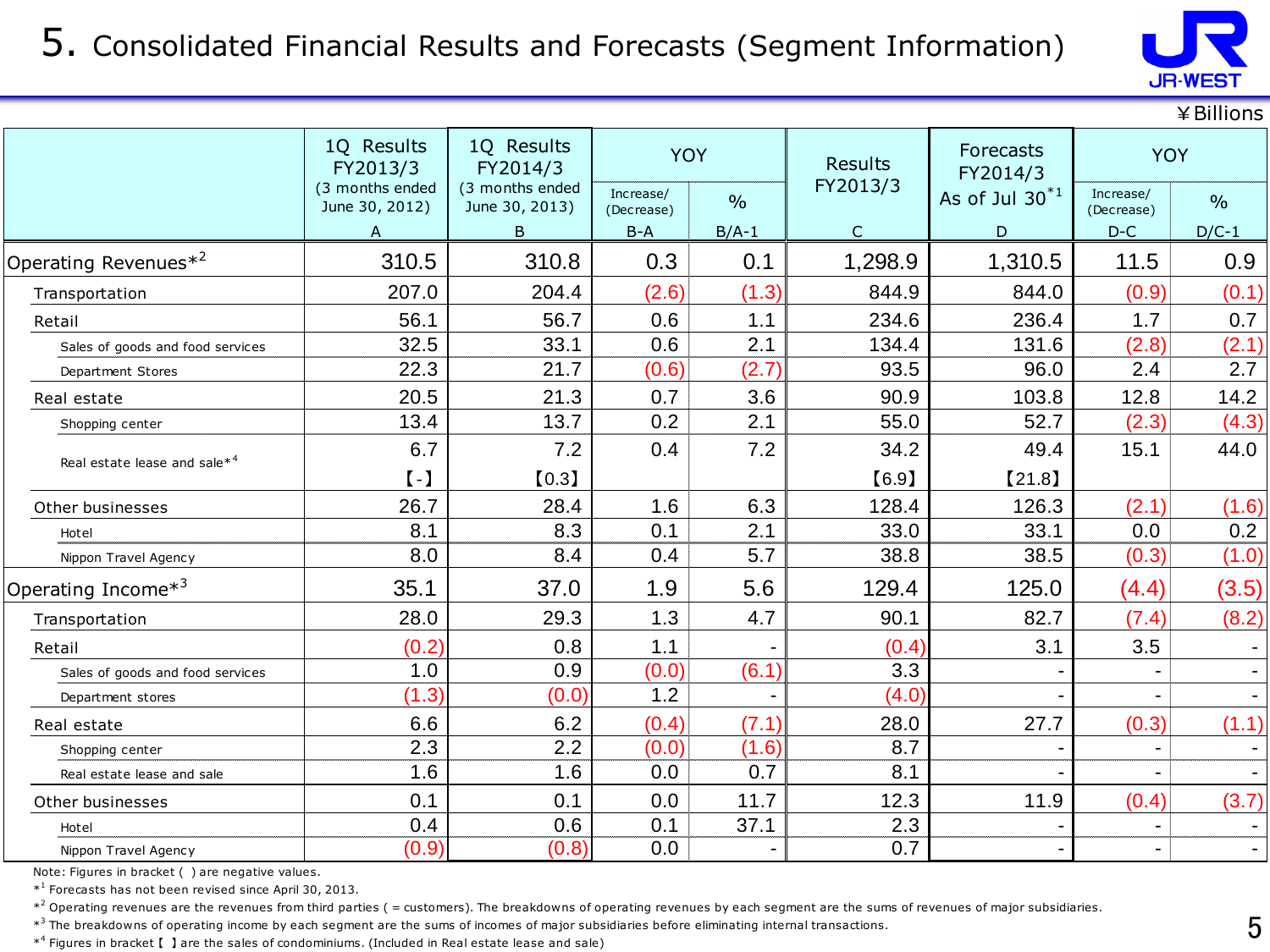### 6. Consolidated Financial Situation



|                                        |                         |                        | ¥Billions                                    |
|----------------------------------------|-------------------------|------------------------|----------------------------------------------|
|                                        | As of March 31,<br>2013 | As of June 30,<br>2013 | <b>Difference</b><br>increase/<br>(decrease) |
|                                        | $\overline{A}$          | B                      | $B-A$                                        |
| <b>Assets</b>                          | 2,613.7                 | 2,586.8                | (26.8)                                       |
| Liabilities                            | 1,845.5                 | 1,809.8                | (35.7)                                       |
| Net assets                             | 768.1                   | 776.9                  | 8.8                                          |
| Balance of Long-term Debt and Payables | 983.0                   | 995.8                  | 12.7                                         |
| [Average interest rate $(\% )$ ]       | [2.84]                  | $[2.82]$               | $[$ $(0.02)$ ]                               |
| Shinkansen Purchase Liability          | 244.2                   | 244.2                  |                                              |
| [Average interest rate $(\% )$ ]       | [5.69]                  | $[5.70]$               | [0.01]                                       |
| <b>Bonds</b>                           | 449.9                   | 449.9                  | 0.0                                          |
| [Average interest rate $(\% )$ ]       | $[2.11]$                | $[2.11]$               |                                              |
| Equity ratio $(% )$                    | 28.5                    | 29.2                   | 0.6                                          |
| Net assets per share $(*)$             | 3,850.82                | 3,896.13               | 45.31                                        |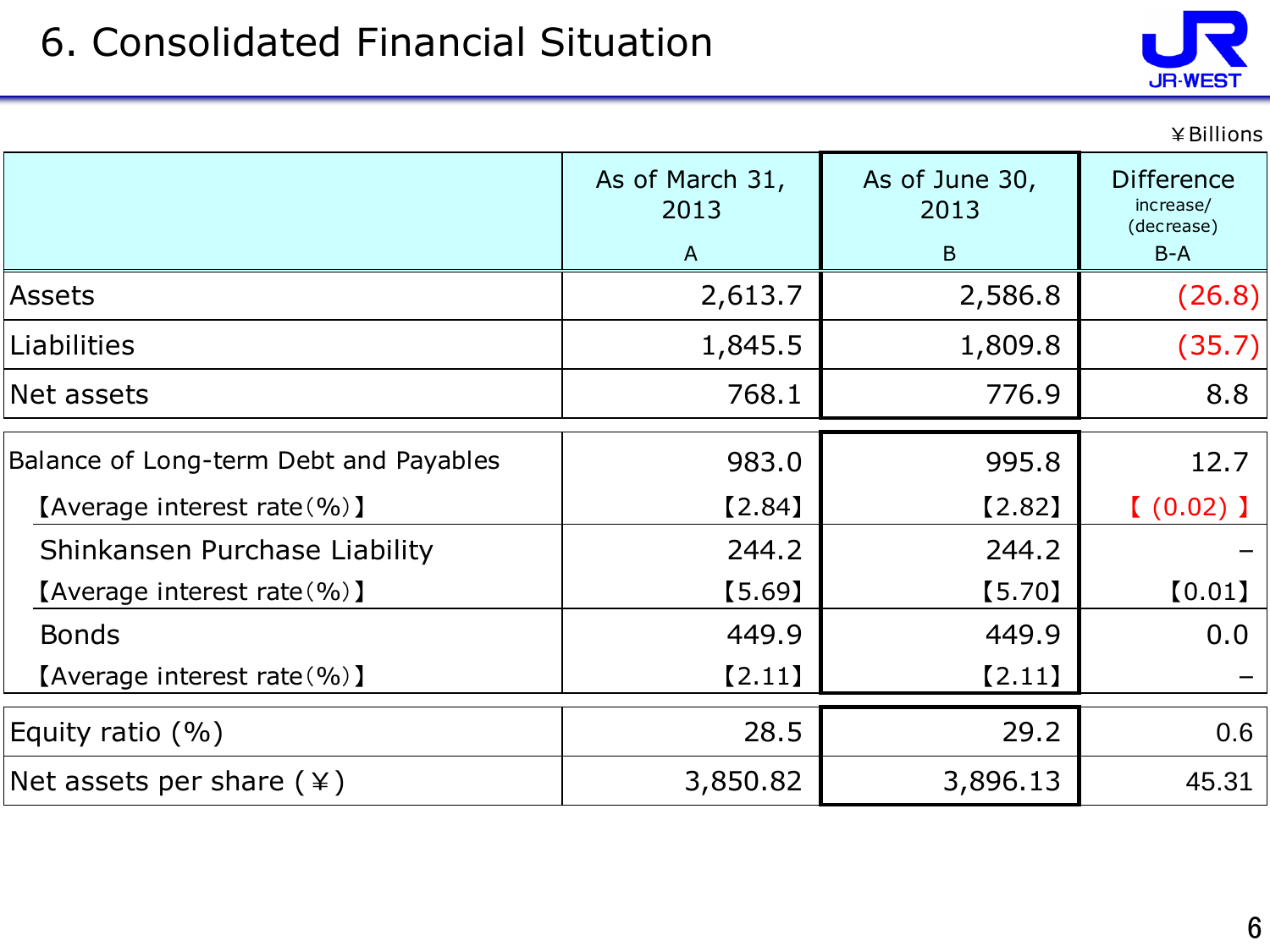### 7. Other Data



|                                                      |                                                             |                                                             |                            | <b>JR-WEST</b>                                      |
|------------------------------------------------------|-------------------------------------------------------------|-------------------------------------------------------------|----------------------------|-----------------------------------------------------|
|                                                      |                                                             |                                                             |                            | Persons, ¥Billions                                  |
|                                                      | 1Q Results<br>FY2013/3<br>(3 months ended<br>June 30, 2012) | 1Q Results<br>FY2014/3<br>(3 months ended<br>June 30, 2013) | <b>Results</b><br>FY2013/3 | <b>Forecasts</b><br>FY2014/3<br>As of Jul $30^{*2}$ |
| ROA (%, Consolidated)                                | 1.3                                                         | 1.4                                                         | 4.9                        | 4.7                                                 |
| ROE (%, Consolidated)                                | 2.3                                                         | 2.5                                                         | 8.3                        | 7.5                                                 |
| EBITDA (Consolidated) <sup>*1</sup>                  | 74.1                                                        | 74.1                                                        | 290.3                      | 281.0                                               |
| Depreciation (Consolidated)                          | 39.0                                                        | 37.0                                                        | 160.8                      | 156.0                                               |
| Capital Expenditures<br>(Consolidated, own fund)     | 20.7                                                        | 20.3                                                        | 152.9                      | 192.0                                               |
| Capital Expenditures<br>(Non-consolidated, own fund) | 17.3                                                        | 15.4                                                        | 124.8                      | 165.0                                               |
| Safety-related capital expenditures                  | 7.6                                                         | 9.7                                                         | 72.7                       | 89.0                                                |
| Dividends per share $(*)$                            | $\qquad \qquad =$                                           | -                                                           | 110                        | 110                                                 |

| Dividends per share ( ¥ )             |              | $\overline{\phantom{0}}$                                                                                                   |              | -                |                            | 110              | 110                                          |                  |  |
|---------------------------------------|--------------|----------------------------------------------------------------------------------------------------------------------------|--------------|------------------|----------------------------|------------------|----------------------------------------------|------------------|--|
|                                       |              |                                                                                                                            |              |                  |                            |                  |                                              |                  |  |
|                                       |              | 1Q Results<br>1Q Results<br>FY2013/3<br>FY2014/3<br>(3 months ended<br>(3 months ended<br>June 30, 2012)<br>June 30, 2013) |              |                  | <b>Results</b><br>FY2013/3 |                  | Forecasts<br>FY2014/3<br>As of Jul $30^{*2}$ |                  |  |
|                                       | Consolidated | Non-Consolidated                                                                                                           | Consolidated | Non-Consolidated | Consolidated               | Non-Consolidated | Consolidated                                 | Non-Consolidated |  |
| No. of employees at the end of period | 46,241       | 27,332                                                                                                                     | 46,597       | 27,709           | 45,326                     | 26,889           |                                              |                  |  |
| Financial Expenses, net               | (7.5)        | (7.1)                                                                                                                      | (6.8)        | (6.2)            | (30.0)                     | (28.9)           | (28.1)                                       | (27.0)           |  |
| Interest and dividend income          | 0.1          | 0.5                                                                                                                        | 0.2          | 0.7              | 0.3                        | 1.3              | 0.4                                          | 1.3              |  |
| Interest expenses                     | 7.7          | 7.7                                                                                                                        | 7.0          | 6.9              | 30.4                       | 30.3             | 28.5                                         | 28.3             |  |

Note: Figures in bracket ( ) are negative values.

 $*1$  EBITDA = Operating Income + Depreciation